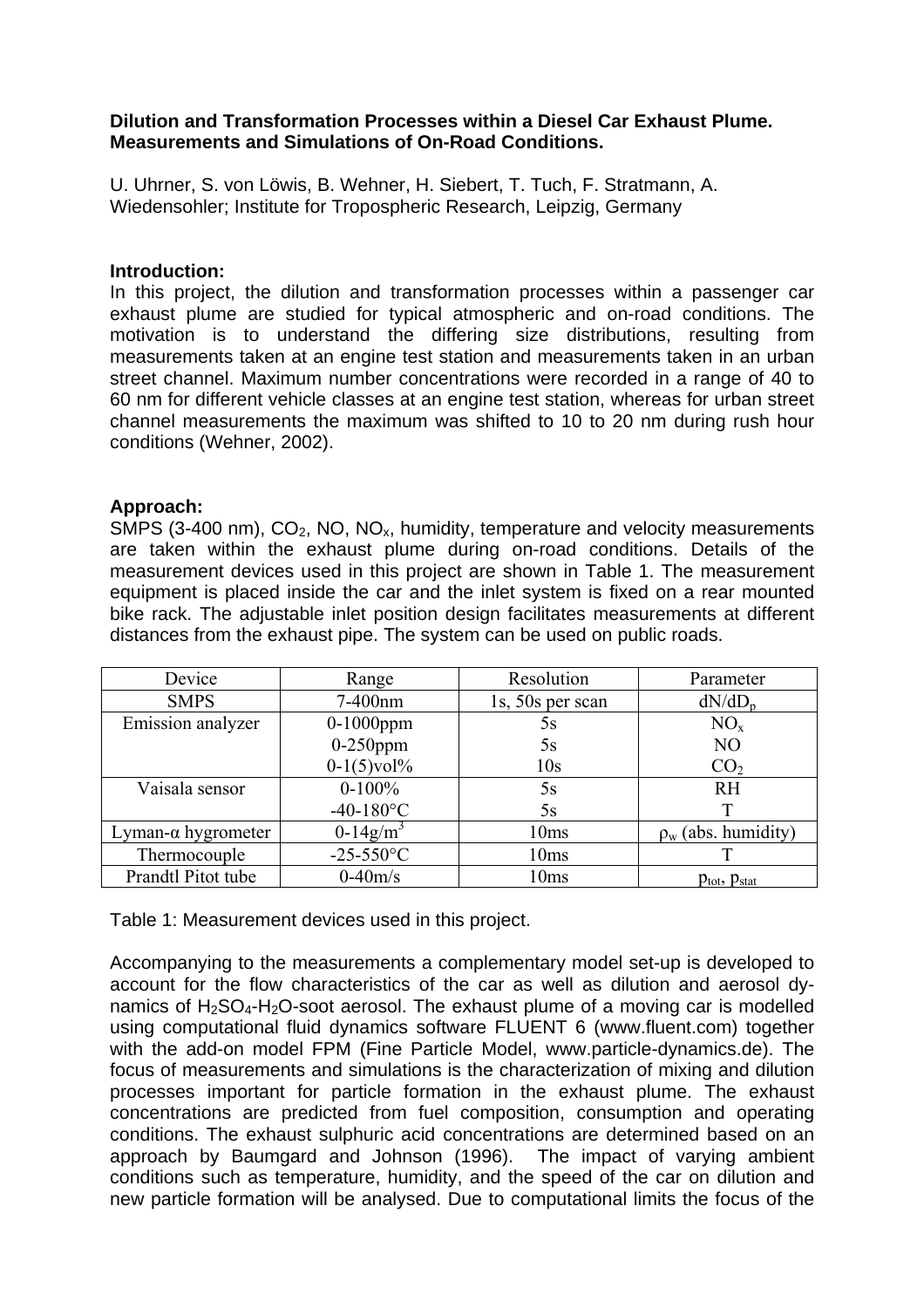modelling efforts is placed on the exhaust region whereas the body of the car is simplified.

### **First Results:**

First measurements were carried out for approximately constant car velocities with different rpm due to different gears used. The inlet system was mounted at 0.41 / 0.48 m distance on the centre line of the exhaust pipe. The test drives were carried out on a less frequented motorway with a common European estate car with a 90 KW Diesel engine.

For car velocities larger than 90 km/h the size distribution showed a second mode at around 100 nm. For lower speeds the distribution consisted of one mode with maximum number concentrations of 40-60 nm. For same speed and higher rpm the size distribution shifted towards smaller particle sizes and higher particle number concentrations. Significantly increased particle number concentrations (up to  $7.10<sup>7</sup>$  $cm^{-3}$ ) in the range of 7-15 nm were recorded at constant car velocities higher than 140 km/h and  $3800-4000$  rpm  $(4<sup>th</sup>$  gear). For strong acceleration cycles i.e. from 50 km/h to 140 km/h similar results were found.

First model results show a good agreement for flow velocity, temperature and humidity, as well as temperature and humidity gradients within the exhaust plume. Simulations with prescribed exhaust particle flux based on the measurements accounting dispersion and coagulation have been carried out for soot particles. Further measurements at various distances will be made to validate these results.

# **Outlook:**

The measured data and further measurements will be analysed with regard to formation of nuclei particles upon cooling of exhaust by rapid turbulent dilution. Conditions and parameters that foster or suppress nucleation using on road conditions will be evaluated.

Supplementary software (UDF's) is being developed to account for  $H_2SO_4-H_2O$ nucleation and condensation. Model calculations with FLUENT/FPM are carried out based on experimental boundary conditions such as speed, fuel consumption, air mass flow, moisture, T,  $CO<sub>2</sub>$ , and  $SO<sub>2</sub>$ .

#### **References:**

Baumgard, K. J., and Johnson, J. H. (1996). The Effect of Fuel and Engine Design on Diesel Exhaust Particle Size Distributions. Society of Automobile Engineers, SAE 960131, 37-50.

Wehner, B., Birmili, W., Gnauk, T., Wiedensohler, A., Particle number size distributions in a street canyon and their transformation into the urban-air background: measurements and a simple model study, Atmos. Environ. 36, 2215- 2223, 2002.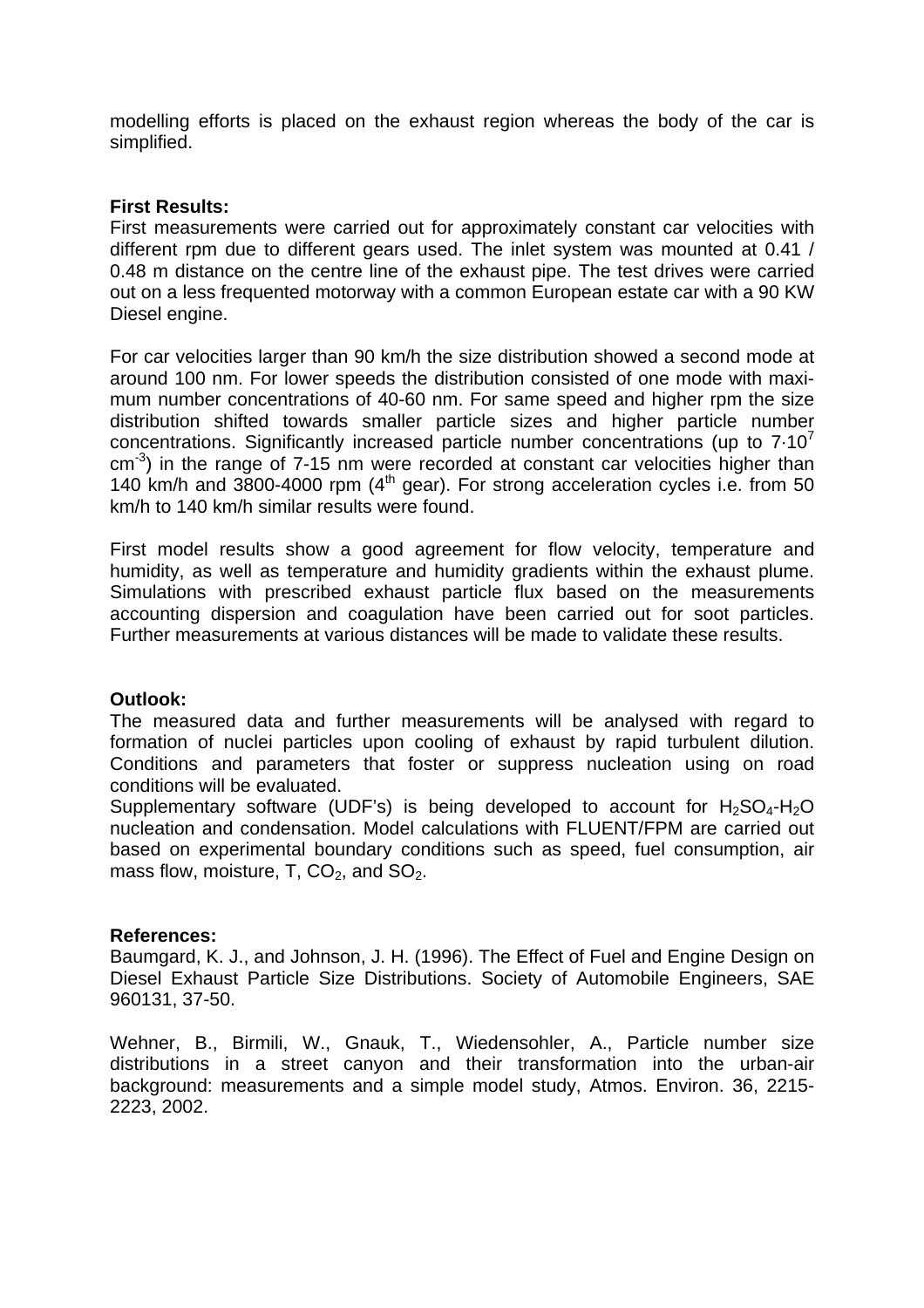### **Dilution and Transformation Processes within a Diesel Car Exhaust Plume. Measurements and Simulations of On-Road Conditions.**

U. Uhrner, S. von Löwis, B. Wehner, H. Siebert, T. Tuch, F. Stratmann, A. Wiedensohler; Institute for Tropospheric Research, Leipzig, Germany

#### **Introduction:**

In this project, the dilution and transformation processes within a passenger car exhaust plume are studied for typical atmospheric and on-road conditions. The motivation is to understand the differing size distributions, resulting from measurements taken at an engine test station and measurements taken in an urban street channel. Maximum number concentrations were recorded in a range of 40 to 60 nm for different vehicle classes at an engine test station, whereas for urban street channel measurements the maximum was shifted to 10 to 20 nm during rush hour conditions (Wehner, 2002).



Fig. 1: Measured size distributions at engine test stations and in an urban street canyon (Wehner, 2002).

#### **Approach:**

SMPS (3-400 nm),  $CO<sub>2</sub>$ , NO, NO<sub>x</sub>, humidity, temperature and velocity measurements are taken within the exhaust plume during on-road conditions. Details of the measurement devices used in this project are shown in Table 1. The measurement equipment is placed inside the car and the inlet system is fixed on a rear mounted bike rack. The adjustable inlet position design facilitates measurements at different distances from the exhaust pipe. The system can be used on public roads.

Accompanying to the measurements a complementary model set-up is developed to account for the flow characteristics of the car as well as dilution and aerosol dynamics of  $H_2SO_4$ -H<sub>2</sub>O-soot aerosol. The exhaust plume of a moving car is modelled using computational fluid dynamics software FLUENT 6 (www.fluent.com) together with the add-on model FPM (Fine Particle Model, www.particle-dynamics.de). The focus of measurements and simulations is the characterization of mixing and dilution processes important for particle formation in the exhaust plume. The exhaust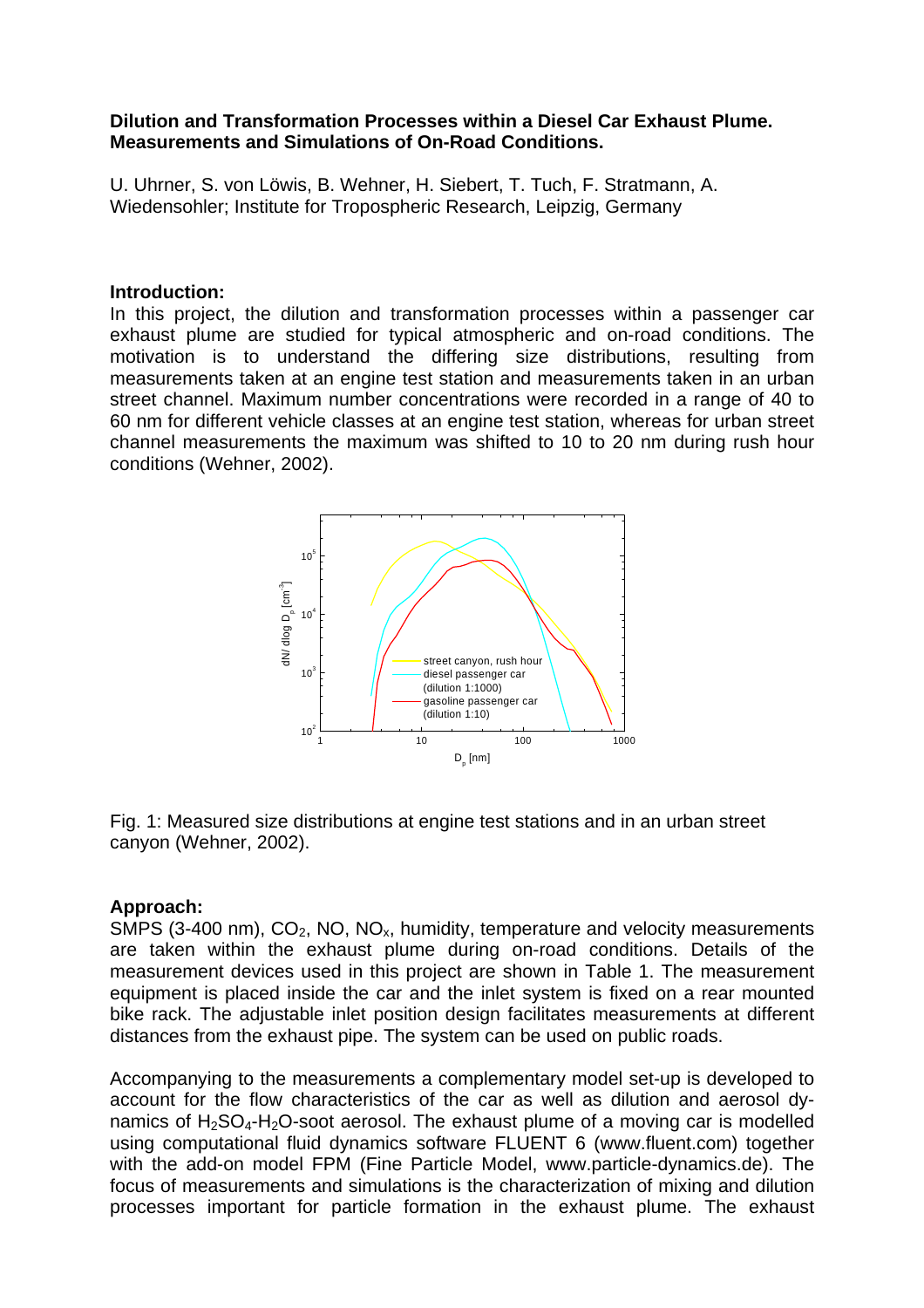concentrations are predicted from fuel composition, consumption and operating conditions. The exhaust sulphuric acid concentrations are determined based on an approach by Baumgard and Johnson (1996). The impact of varying ambient conditions such as temperature, humidity, and the speed of the car on dilution and new particle formation will be analysed. Due to computational limits the focus of the modelling efforts is placed on the exhaust region whereas the body of the car is simplified.

| Device                     | Range                   | Resolution       | Parameter                            |
|----------------------------|-------------------------|------------------|--------------------------------------|
| <b>SMPS</b>                | 7-400nm                 | 1s, 50s per scan | $dN/dD_p$                            |
| Emission analyzer          | $0-1000$ ppm            | 5s               | $NO_{x}$                             |
|                            | $0-250$ ppm             | 5s               | N <sub>O</sub>                       |
|                            | $0-1(5)$ vol%           | 10 <sub>s</sub>  | CO <sub>2</sub>                      |
| Vaisala sensor             | $0-100%$                | 5s               | <b>RH</b>                            |
|                            | $-40-180$ °C            | 5s               |                                      |
| Lyman- $\alpha$ hygrometer | $0-14$ g/m <sup>3</sup> | 10ms             | $\rho_w$ (abs. humidity)             |
| Thermocouple               | $-25 - 550$ °C          | 10ms             |                                      |
| Prandtl Pitot tube         | $0-40m/s$               | 10ms             | $p_{\text{tot}}$ , $p_{\text{stat}}$ |

Table 1: Measurement devices used in this project.

### **First Results:**

First measurements were carried out for approximately constant car velocities with different rpm due to different gears used. The inlet system was mounted at 0.41 / 0.48 m distance on the centre line of the exhaust pipe. The test drives were carried out on a less frequented motorway with a common European estate car with a 90 KW Diesel engine.

For car velocities larger than 90 km/h the size distribution showed a second mode at around 100 nm (see Fig. 2). For lower speeds the distribution consisted of one mode with maximum number concentrations of 40-60 nm. For same speed and higher rpm the size distribution shifted towards smaller particle sizes and higher particle number concentrations (see Fig. 3). Significantly increased particle number concentrations (up to  $7.10^7$  cm<sup>-3</sup>) in the range of  $7.15$  nm were recorded at constant car velocities higher than 140 km/h and 3800-4000 rpm  $(4<sup>th</sup>$  gear), see Fig. 4. For strong acceleration cycles i.e. from 50 km/h to 140 km/h similar results were found.

First model results show a good agreement for flow velocity, temperature and humidity, as well as temperature and humidity gradients within the exhaust plume. Simulations with prescribed exhaust particle flux based on the measurements accounting dispersion and coagulation have been carried out for soot particles (see Fig. 5 and 6). Further measurements at various distances will be made to validate these results.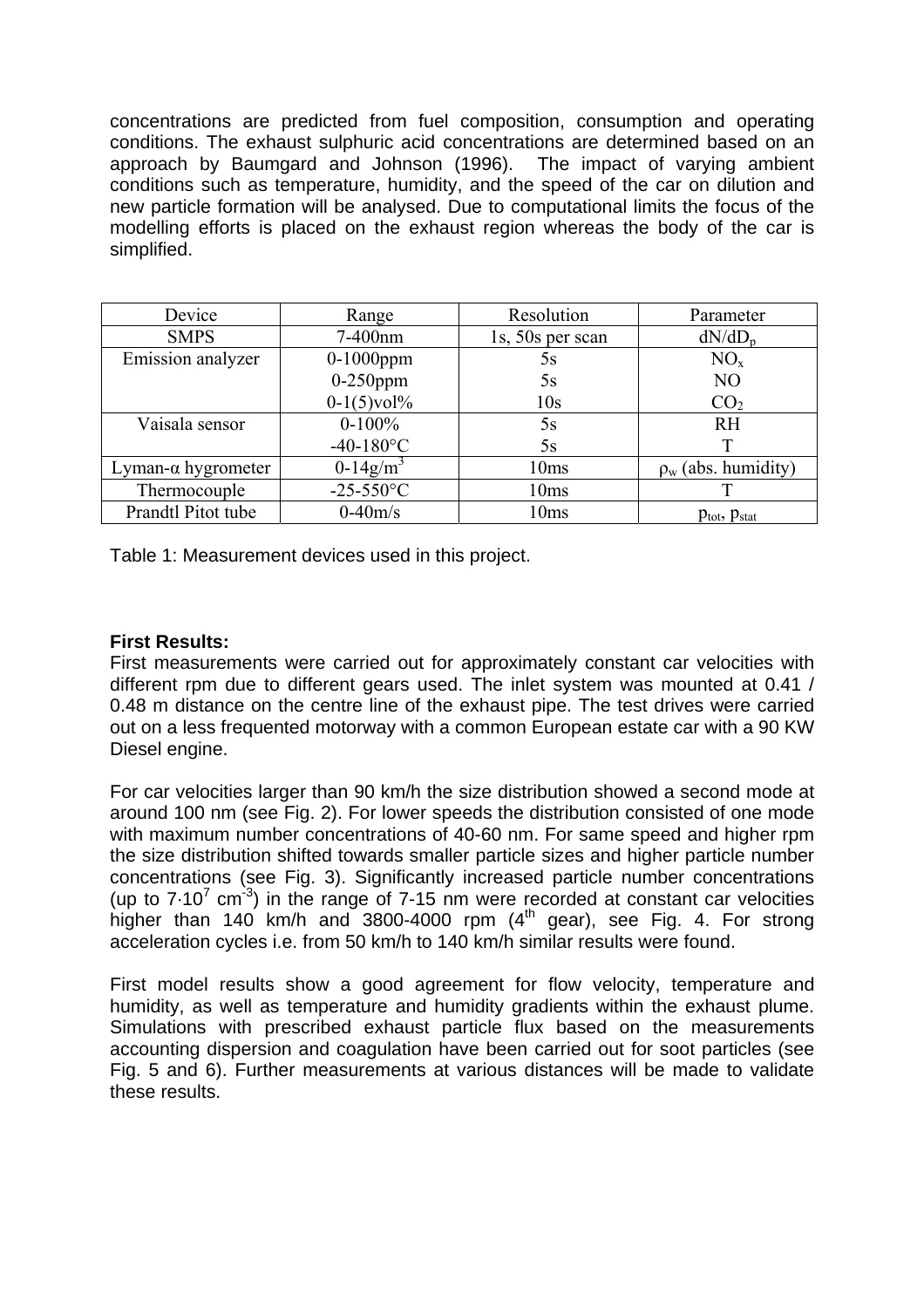

Figure 2: Averaged size distributions (3-4 complete up and down scans).



Figure 3: Time series of car velocity and revolutions per minute (rpm) (top), particle size distribution (middle), flow velocity and  $NO_x$  (bottom) at 0.48m distance from the exhaust pipe.